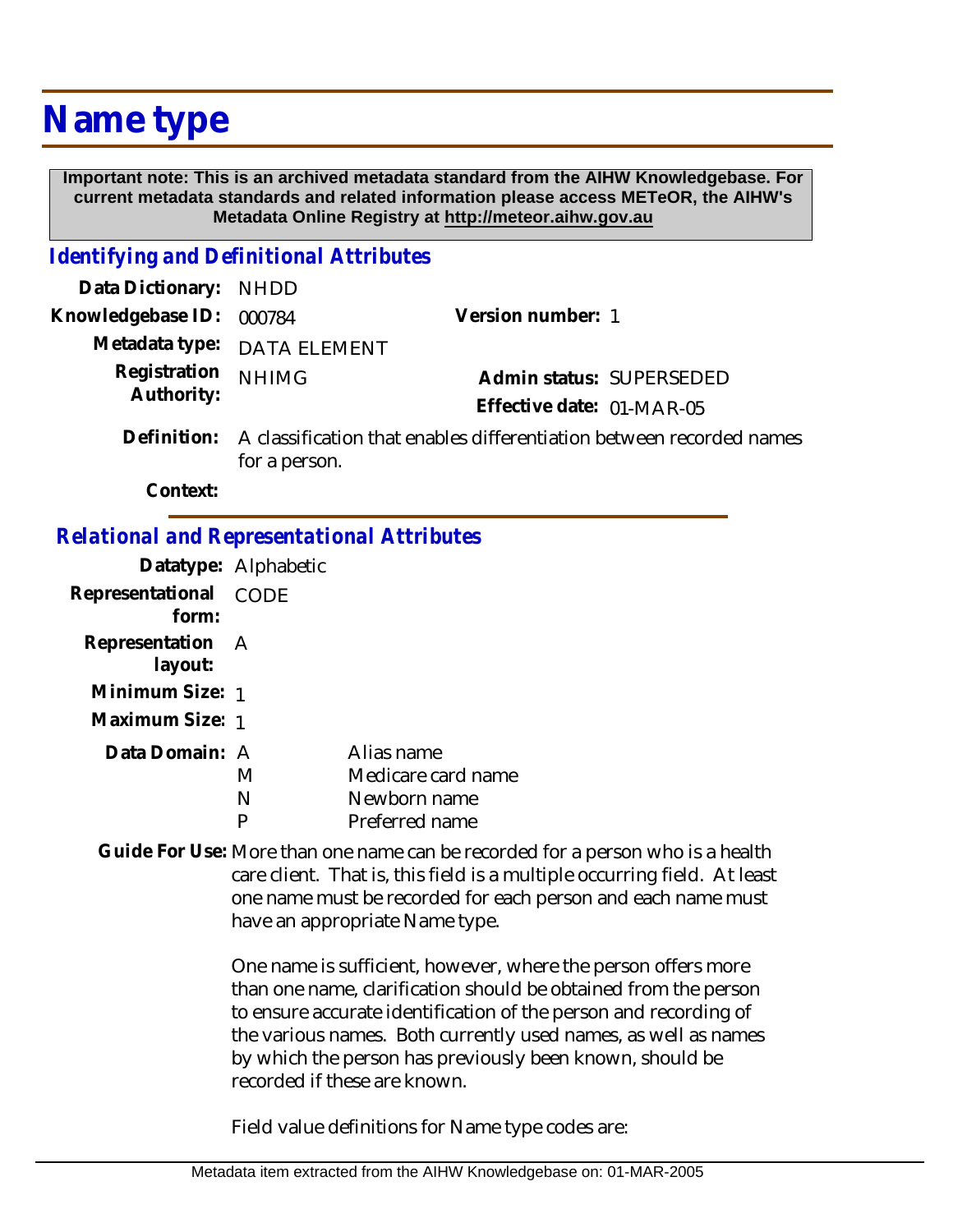Preferred name (P): is the name by which the person chooses to be identified.

There should only be one preferred name recorded for a person. Where the person changes their preferred name, record the previously recorded preferred name as an Alias name. Preferred name is the default name type (i.e. if only one name is recorded it should be the person's Preferred name). There must be a Preferred name recorded except for unnamed newborns where the Newborn name is the only name recorded.

Also, if the person is a health care client, record his/her Medicare card name if different to the Preferred name, and any known Alias names.

Medicare card name (M): is the person's name as it appears on their Medicare card.

The name stated on the Medicare card is required for all electronic Medicare claim lodgement.

If the Preferred name of the person is different to the name on the Medicare card, the Medicare card name should also be recorded.

Newborn name (N): type is reserved for the identification of unnamed newborn babies.

Alias Name (A): is any other name that a person is also known by, or has been known by in the past; that is, all alias names. This includes misspelt names or name variations that are to be retained as they have been used to identify this person. More than one alias name may be recorded for a person.

Where a person provides a name that can be in more than one Name type category, the Name type with the highest order of precedence should be used. Multiple versions of the same name can however be recorded.

Related metadata: relates to the data element Name title version 1 relates to the data element Given name(s) version 1 relates to the data element Name suffix version 1 relates to the data element Name context flag version 1 relates to the data element Family name version 1 relates to the data element concept Name version 1

## *Administrative Attributes*

**Source Document:** AS5017 Health Care Client Identification **Source Organisation:** Standards Australia